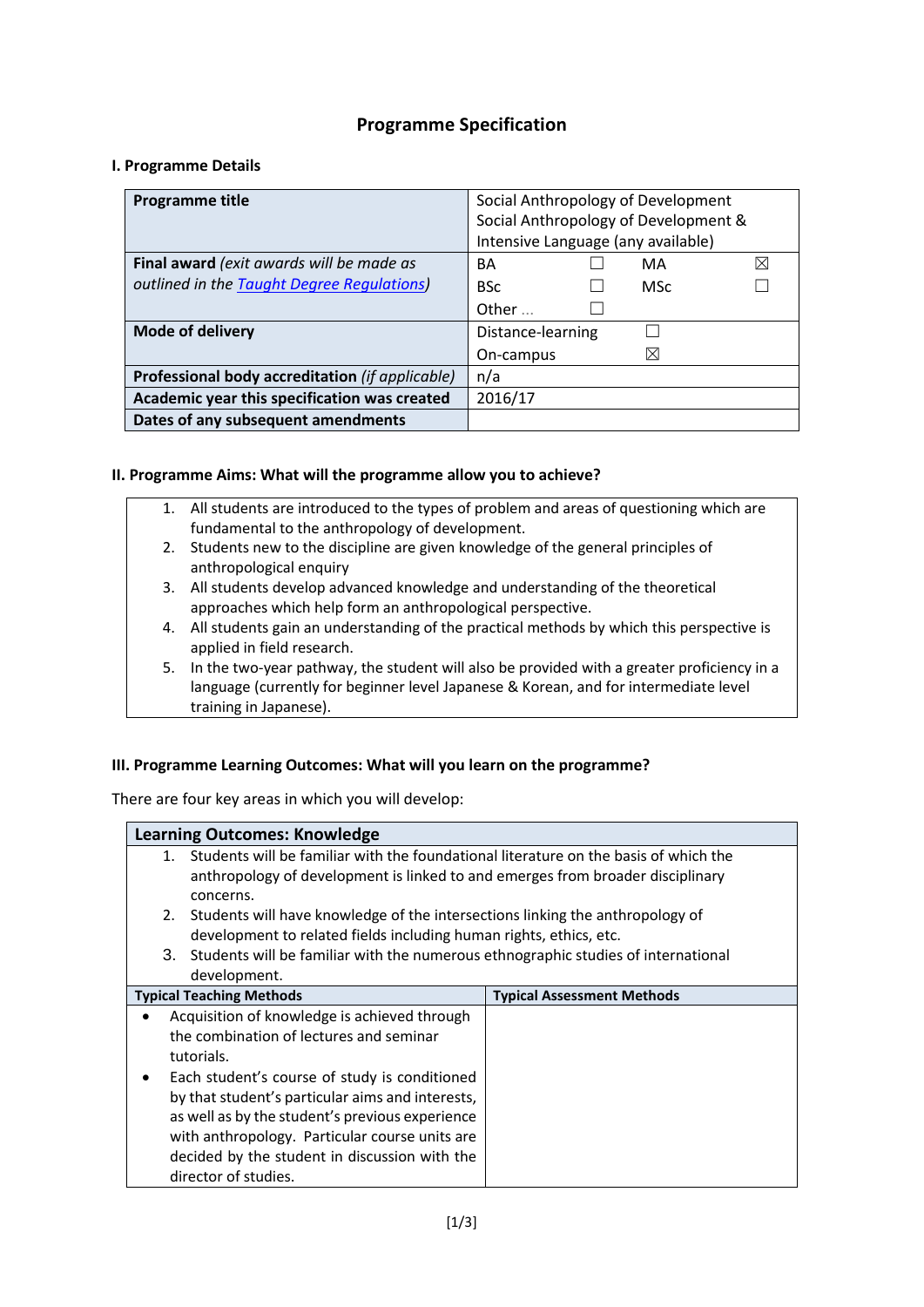| Students are required to attend all classes.<br>In addition, the ethnographic film series and<br>departmental seminar in the Russell Square<br>area offer further, less formal opportunities |  |
|----------------------------------------------------------------------------------------------------------------------------------------------------------------------------------------------|--|
|                                                                                                                                                                                              |  |
| for learning.                                                                                                                                                                                |  |

| Learning Outcomes: Intellectual (thinking) skills                                |                                                                                            |  |  |
|----------------------------------------------------------------------------------|--------------------------------------------------------------------------------------------|--|--|
|                                                                                  | 1. Students will learn to deploy an ethnographic kind of questioning - one directed toward |  |  |
|                                                                                  | teasing out of complex situations the sets of particular norms or principles which         |  |  |
| condition or shape them.                                                         |                                                                                            |  |  |
| 2. As anthropologists, they will be trained to understand how to analyze policy, |                                                                                            |  |  |
| development institution, NGOs and local communities.                             |                                                                                            |  |  |
| 3.                                                                               | Students will learn how to form an anthropological problem - that is to distinguish an     |  |  |
| anthropological problem from a mere topic or area of interest.                   |                                                                                            |  |  |
| <b>Typical Teaching Methods</b>                                                  | <b>Typical Assessment Methods</b>                                                          |  |  |
| Critical thinking is developed during class<br>٠                                 | Through coursework, unseen paper                                                           |  |  |
| discussion as students come to engage with                                       | and particularly by/in the dissertation,                                                   |  |  |
| theoretical perspectives that might be new to                                    | students develop the ability to think                                                      |  |  |
| them, and which encourage them to see                                            | clearly and to organize material                                                           |  |  |
| social life in an anthropological ways.                                          | systematically                                                                             |  |  |
| Skills are further emphasized and developed                                      |                                                                                            |  |  |
| during the series of meetings with the course                                    |                                                                                            |  |  |
| subsequently with<br>and<br>convenor                                             | the                                                                                        |  |  |
| dissertation supervisor, as students come to                                     |                                                                                            |  |  |
| give shape to their individual research                                          |                                                                                            |  |  |
| projects.                                                                        |                                                                                            |  |  |

|                                                                                                   | <b>Learning Outcomes: Subject-based practical skills</b>                                                                             |                                   |  |  |
|---------------------------------------------------------------------------------------------------|--------------------------------------------------------------------------------------------------------------------------------------|-----------------------------------|--|--|
| 1. Personal drive: Students are expected to take responsibility for their own learning            |                                                                                                                                      |                                   |  |  |
| Students will develop research skills: including location and adjustment to differing types<br>2. |                                                                                                                                      |                                   |  |  |
| of library collection, as well as locating organizations and people who hold significant          |                                                                                                                                      |                                   |  |  |
|                                                                                                   | information                                                                                                                          |                                   |  |  |
|                                                                                                   | Listening & understanding: Students will be able to assimilate complex arguments quickly<br>3.                                       |                                   |  |  |
| on the basis of listening – and to discuss or disagree constructively with points made by         |                                                                                                                                      |                                   |  |  |
|                                                                                                   | others.                                                                                                                              |                                   |  |  |
|                                                                                                   | Planning and problem solving: students will be able to set targets and achieve them, and<br>4.                                       |                                   |  |  |
| will be able to work well to deadlines.                                                           |                                                                                                                                      |                                   |  |  |
| Working in a group: students will learn to lead by contributing to the development of<br>5.       |                                                                                                                                      |                                   |  |  |
| consensus.                                                                                        |                                                                                                                                      |                                   |  |  |
|                                                                                                   | In the two year intensive language pathway, to acquire/develop skills in a language to<br>6.                                         |                                   |  |  |
|                                                                                                   | Effective Operational Proficiency level, i.e., being able to communicate in written and<br>spoken medium in a contemporary language. |                                   |  |  |
| <b>Typical Teaching Methods</b>                                                                   |                                                                                                                                      | <b>Typical Assessment Methods</b> |  |  |
|                                                                                                   | Development of personal drive: Students                                                                                              |                                   |  |  |
|                                                                                                   | must not only decide what among possible                                                                                             |                                   |  |  |
| options will best achieve their goals, they                                                       |                                                                                                                                      |                                   |  |  |
| must also decide, on a week to week basis,                                                        |                                                                                                                                      |                                   |  |  |
| which of the many possible readings they will                                                     |                                                                                                                                      |                                   |  |  |
| accomplish. They must also develop their                                                          |                                                                                                                                      |                                   |  |  |
| own dissertation topic. Class in the core                                                         |                                                                                                                                      |                                   |  |  |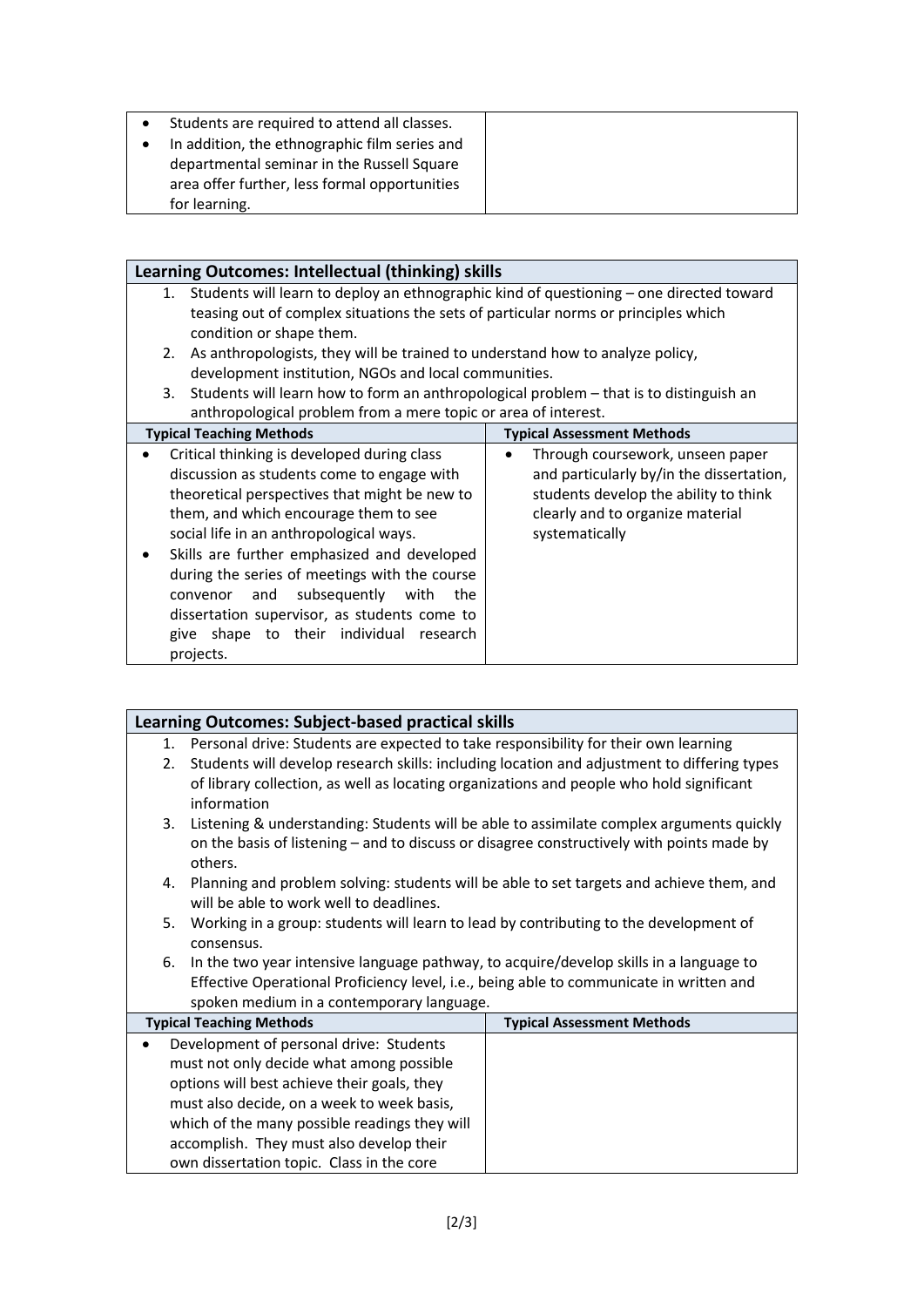|        | course as a group sets/agrees the sequence of<br>topics for much of the second term. |  |
|--------|--------------------------------------------------------------------------------------|--|
|        |                                                                                      |  |
|        | Acquisition of research skill: Students must all                                     |  |
|        | attend a Research Methods seminar, offered                                           |  |
|        | in Term 1, which introduces them to the                                              |  |
|        | varied methods used by anthropologists                                               |  |
| today. |                                                                                      |  |
|        | Listening, understanding and working in a                                            |  |
|        | group: Students achieve these skills by means                                        |  |
|        | of participation in small group seminars, and                                        |  |
|        | working in teams for seminar presentations.                                          |  |
|        | Development of planning and problem solving                                          |  |
|        | skills: Stretches across the experience of the                                       |  |
|        | course as a whole.                                                                   |  |

#### **Learning Outcomes: Transferable skills**

- 1. Students will develop an ability to begin from a general question or issue and develop an appropriate research model and method.
- 2. Ability to clearly represent a concise understanding of a project/problem and its solution.
- 3. An ability to recognize and appreciate for what it is an unconventional approach or an unfamiliar idea
- 4. An ability creatively to resolve conflict while working in a team; being able to see the other person's point of view
- 5. An ability to work and feel at ease in multicultural or cross cultural environments.

| <b>Typical Teaching Methods</b>                                                                                                                                                                                                                                                                                                                                        | <b>Typical Assessment Methods</b> |
|------------------------------------------------------------------------------------------------------------------------------------------------------------------------------------------------------------------------------------------------------------------------------------------------------------------------------------------------------------------------|-----------------------------------|
| Transferable skills are acquired as part and<br>$\bullet$<br>parcel of the general training process whose<br>details have already been noted above.<br>Convener and other tutors are there to offer<br>support<br>In addition, the experience of being at SOAS,<br>with its varied and lively environment also<br>contributes to the learning and teaching<br>process. |                                   |

## **General statement on contact hours – postgraduate programmes**

Masters programmes (with the exception of two-year full-time MAs) consist of 180 credits, made up of taught modules of 30 or 15 credits, taught over 10 or 20 weeks, and a dissertation of 60 credits. The programme structure shows which modules are compulsory and which optional.

As a rough guide, 1 credit equals approximately 10 hours of work. Most of this will be independent study (see [https://www.soas.ac.uk/admissions/ug/teaching/\)](https://www.soas.ac.uk/admissions/ug/teaching/) such as reading and research, preparing coursework, revising for examinations and so on. Also included is class time, for example lectures, seminars and other classes. Some subjects may have more class time than others – a typical example of this are language acquisition modules. At SOAS, most postgraduate modules have a one-hour lecture and a one-hour seminar every week, but this does vary.

More information can be found on individual module pages.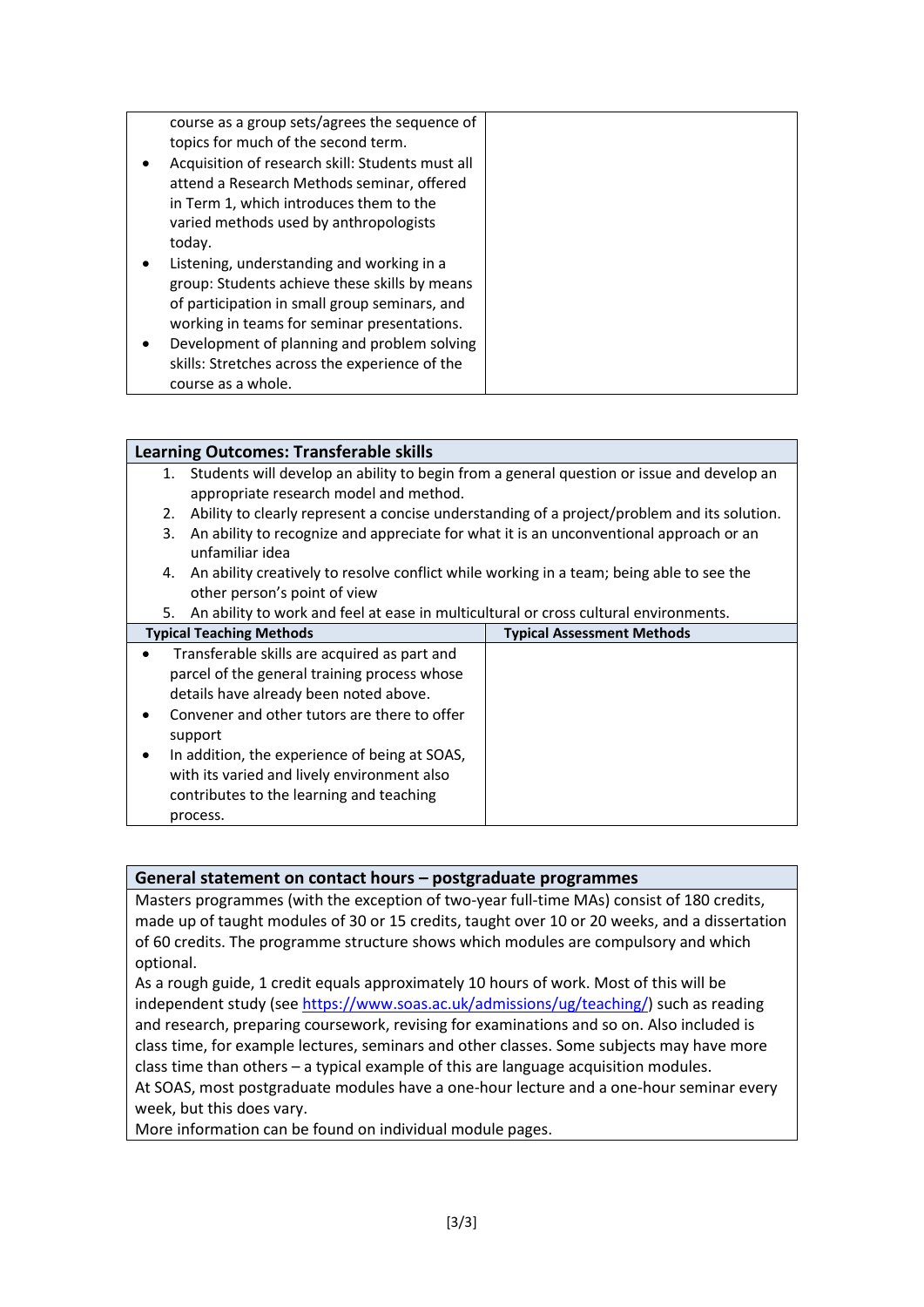

|                            | 15PANH002         | Ethnographic Research Methods                                              | 15 |
|----------------------------|-------------------|----------------------------------------------------------------------------|----|
|                            | 15PANH032         | Issues in Mind, Culture and Psychiatry                                     | 15 |
|                            | 15PANH022         | Issues in Anthropology and Film                                            | 15 |
|                            | 15PANH024         | Issues in the Anthropology of Gender                                       | 15 |
|                            | 15PANH050         | <b>Media Production Skills</b>                                             | 15 |
|                            | 15PANH055         | Religions on the move: New Currents and Emerging Trends in Global Religion | 15 |
|                            | 15PANC008         | Theoretical Approaches to Social Anthropology                              | 30 |
|                            | 15PANH027         | Therapy and Culture                                                        | 15 |
|                            | 15PANH059         | Tourism and Travel: A Global Perspective                                   | 15 |
| <b>Development Studies</b> |                   |                                                                            |    |
|                            | 15PDSH013         | <b>Development Practice</b>                                                | 15 |
|                            | 15PDSH010         | Gender and Development                                                     | 15 |
|                            | 15PDSH015         | <b>Issues in Forced Migration</b>                                          | 15 |
|                            | 15PDSH014         | Non-governmental Organisations (NGOs) as Development Agencies              |    |
|                            | 15PSAH017         | <b>Culture and Conflict in Nepal</b>                                       | 15 |
|                            | <b>History</b>    |                                                                            |    |
|                            | 15PHIH023         | Environmental History of Asia                                              | 15 |
|                            | <b>South Asia</b> |                                                                            |    |
|                            | 15PDSC003         | Political economy of violence, conflict and development                    | 30 |
|                            |                   |                                                                            |    |



**MA Social Anthropology of Development & Intensive Language (four years part-time)**